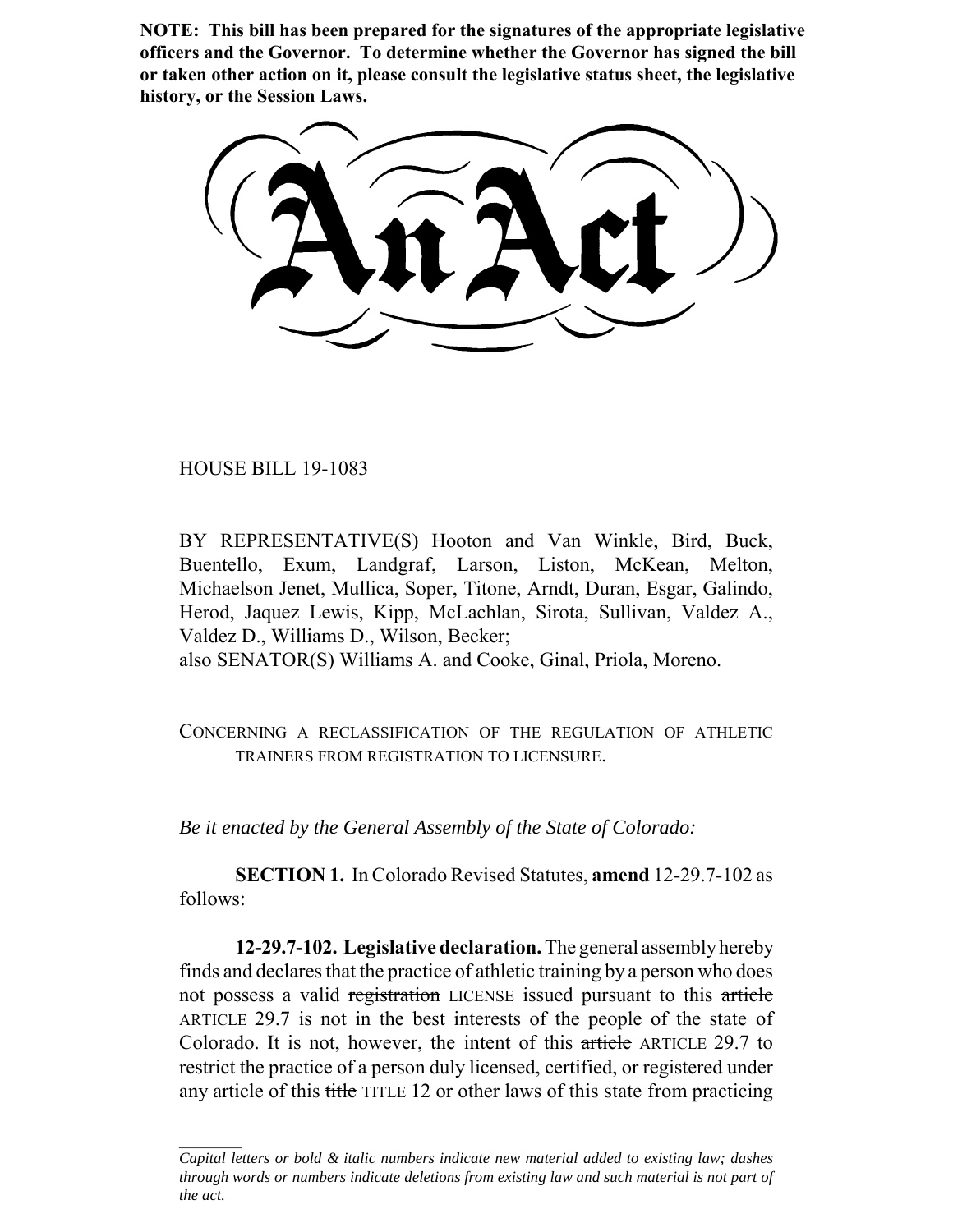within the person's scope of practice and authority pursuant to those laws.

**SECTION 2.** In Colorado Revised Statutes, 12-29.7-103, **amend** the introductory portion and (4)(a) introductory portion; **repeal** (9); and **add** (7.5) as follows:

**12-29.7-103. Definitions.** As used in this article ARTICLE 29.7, unless the context otherwise requires:

(4) (a) "Athletic training" means the performance of those services that require the education, training, and experience required by this article ARTICLE 29.7 for registration LICENSURE as an athletic trainer pursuant to section 12-29.7-107. "Athletic training" includes services appropriate for the prevention, recognition, assessment, management, treatment, rehabilitation, and reconditioning of injuries and illnesses sustained by an athlete:

(7.5) "LICENSEE" MEANS A PERSON LICENSED AS AN ATHLETIC TRAINER IN ACCORDANCE WITH THIS ARTICLE 29.7.

(9) "Registrant" means an athletic trainer registered pursuant to this article.

**SECTION 3.** In Colorado Revised Statutes, **amend** 12-29.7-104 as follows:

**12-29.7-104. Use of titles restricted.** Only a person registered LICENSED as an athletic trainer may use the title "athletic trainer" or "registered athletic trainer", "LICENSED ATHLETIC TRAINER"; the letters "A.T." OR "A.T.C." AS A TITLE; or any other generally accepted terms, letters, or figures that indicate that the person is an athletic trainer.

**SECTION 4.** In Colorado Revised Statutes, 12-29.7-106, **amend** (1) introductory portion and (1)(a); and **add** (2) as follows:

**12-29.7-106. License required - repeal.** (1) Except as otherwise provided in this article ARTICLE 29.7, in order to practice athletic training or represent oneself as being able to practice athletic training in this state, a person must:

PAGE 2-HOUSE BILL 19-1083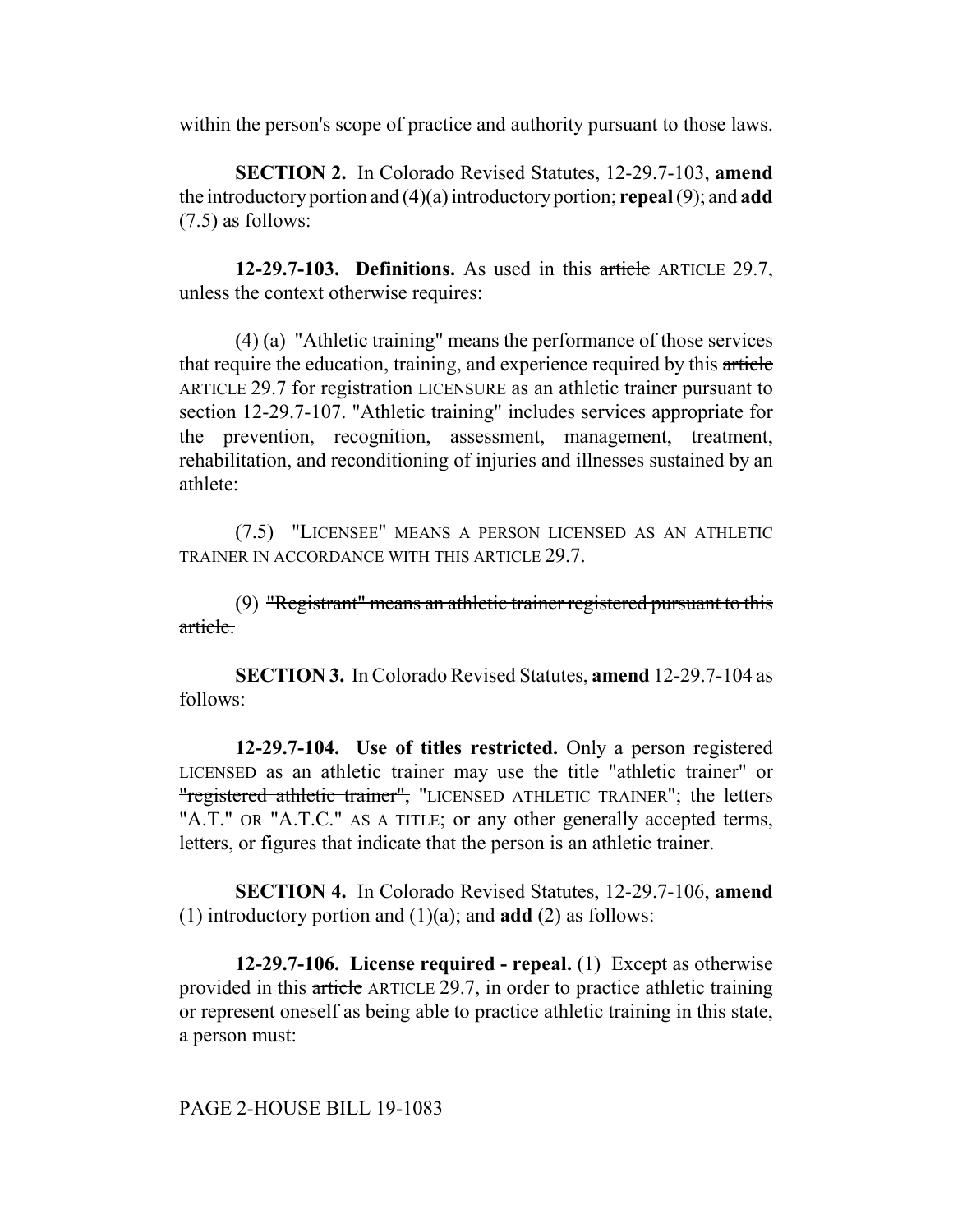(a) Possess a valid registration LICENSE issued by the director in accordance with this article ARTICLE 29.7 and any rules adopted under this article ARTICLE 29.7; and

(2) (a) ON THE EFFECTIVE DATE OF THIS SUBSECTION (2), EACH ACTIVE ATHLETIC TRAINER REGISTRATION BECOMES AN ACTIVE ATHLETIC TRAINER LICENSE BY OPERATION OF LAW. THIS CONVERSION DOES NOT AFFECT ANY PRIOR DISCIPLINE, LIMITATION, OR CONDITION IMPOSED ON A LICENSEE; LIMIT THE DIRECTOR'S AUTHORITY OVER A LICENSEE; OR AFFECT A PENDING INVESTIGATION OR ADMINISTRATIVE PROCEEDING.THE DIRECTOR SHALL TREAT AN APPLICATION FOR AN ATHLETIC TRAINER REGISTRATION, PENDING AS OF THE EFFECTIVE DATE OF THIS SUBSECTION (2), AS AN APPLICATION FOR ATHLETIC TRAINER LICENSURE.

(b) THIS SUBSECTION (2) IS REPEALED, EFFECTIVE JULY 1, 2024.

**SECTION 5.** In Colorado Revised Statutes, 12-29.7-107, **amend** (1) introductory portion,  $(1)(f)$ ,  $(2)$ , and  $(3)$  as follows:

**12-29.7-107. Requirements for license - license by endorsement - application - denial.** (1) Every applicant for a registration LICENSE to practice athletic training must have:

(f) Submitted additional information as requested by the director to fully and fairly evaluate the applicant's qualifications for registration LICENSURE and to protect public health and safety.

(2) When an applicant has fulfilled the requirements of subsection (1) of this section, the director shall issue a registration LICENSE to the applicant. The director may deny registration LICENSURE if the applicant has committed an act that would be grounds for disciplinary action under section 12-29.7-110.

(3) (a) An applicant for registration TO BE LICENSED by endorsement, shall AN APPLICANT MUST file an application and pay a fee as prescribed by the director and shall MUST hold a current, valid license or registration in a jurisdiction that requires qualifications substantially equivalent to those required for registration LICENSURE by subsection (1) of this section.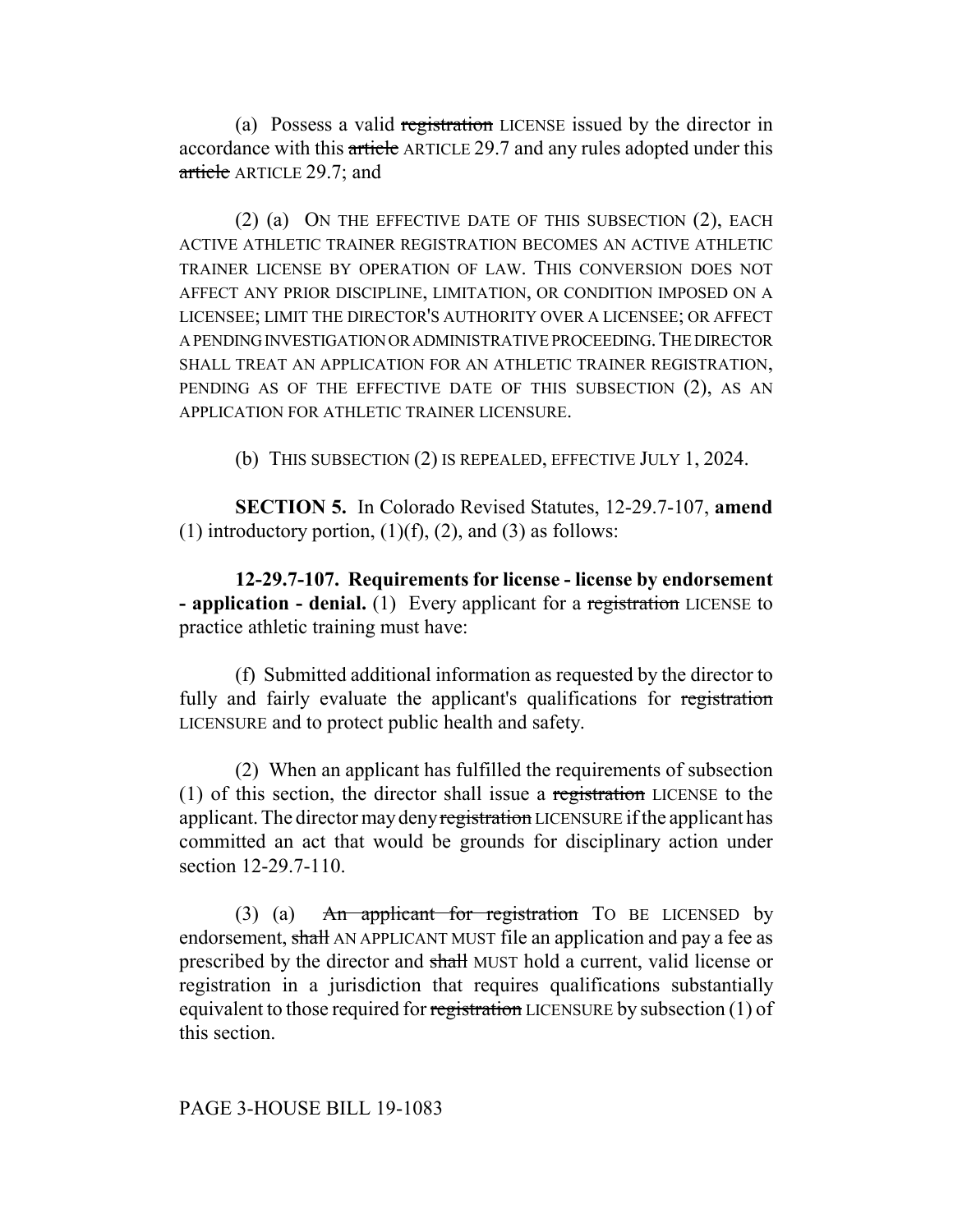(b) TO BE LICENSED BY ENDORSEMENT, an applicant for registration shall MUST submit, with the application, verification that the applicant has actively practiced for a period of time determined by rules of the director or has otherwise maintained continued competency as determined by the director.

(c) Upon receipt of all documents required by  $\frac{\partial^2 f}{\partial x \partial y}$  and  $\frac{\partial^2 f}{\partial x \partial x}$ of this subsection  $(3)$  SUBSECTIONS  $(3)(a)$  AND  $(3)(b)$  OF THIS SECTION, the director shall review the application and make a determination of the applicant's qualifications to be registered LICENSED by endorsement.

(d) The director may deny the registration LICENSURE if the applicant has committed an act that would be grounds for disciplinary action under section 12-29.7-110.

**SECTION 6.** In Colorado Revised Statutes, 12-29.7-108, **amend** (1) as follows:

**12-29.7-108. Renewal of license - fees.** (1) (a) TO AVOID A LICENSE'S EXPIRATION, a registrant shall LICENSEE MUST renew the registration LICENSE issued pursuant to this article ARTICLE 29.7 according to a schedule of renewal dates established by the director. The registrant shall LICENSEE MUST submit an application in the form and manner designated by, and shall MUST pay a renewal fee in an amount determined by, the director.

(b) Registrations shall A LICENSE MUST be renewed or reinstated in accordance with the schedule established by the director, and renewal or reinstatement shall MUST be granted pursuant to section 24-34-102 (8). C.R.S. The director may establish renewal fees and delinquency fees for reinstatement pursuant to section 24-34-105. C.R.S. If a registrant LICENSEE fails to renew his or her registration THE LICENSE pursuant to the director's schedule, the registration LICENSE expires. A person whose registration LICENSE has expired is subject to the penalties provided in this article ARTICLE 29.7 or section 24-34-102 (8)  $C.R.S.,$  for reinstatement.

(c) The registrant LICENSEE shall submit additional information that the director requests, including evidence that the registrant LICENSEE has maintained and holds a current, valid certification from the national certifying agency, to fully and fairly evaluate the applicant's qualifications

### PAGE 4-HOUSE BILL 19-1083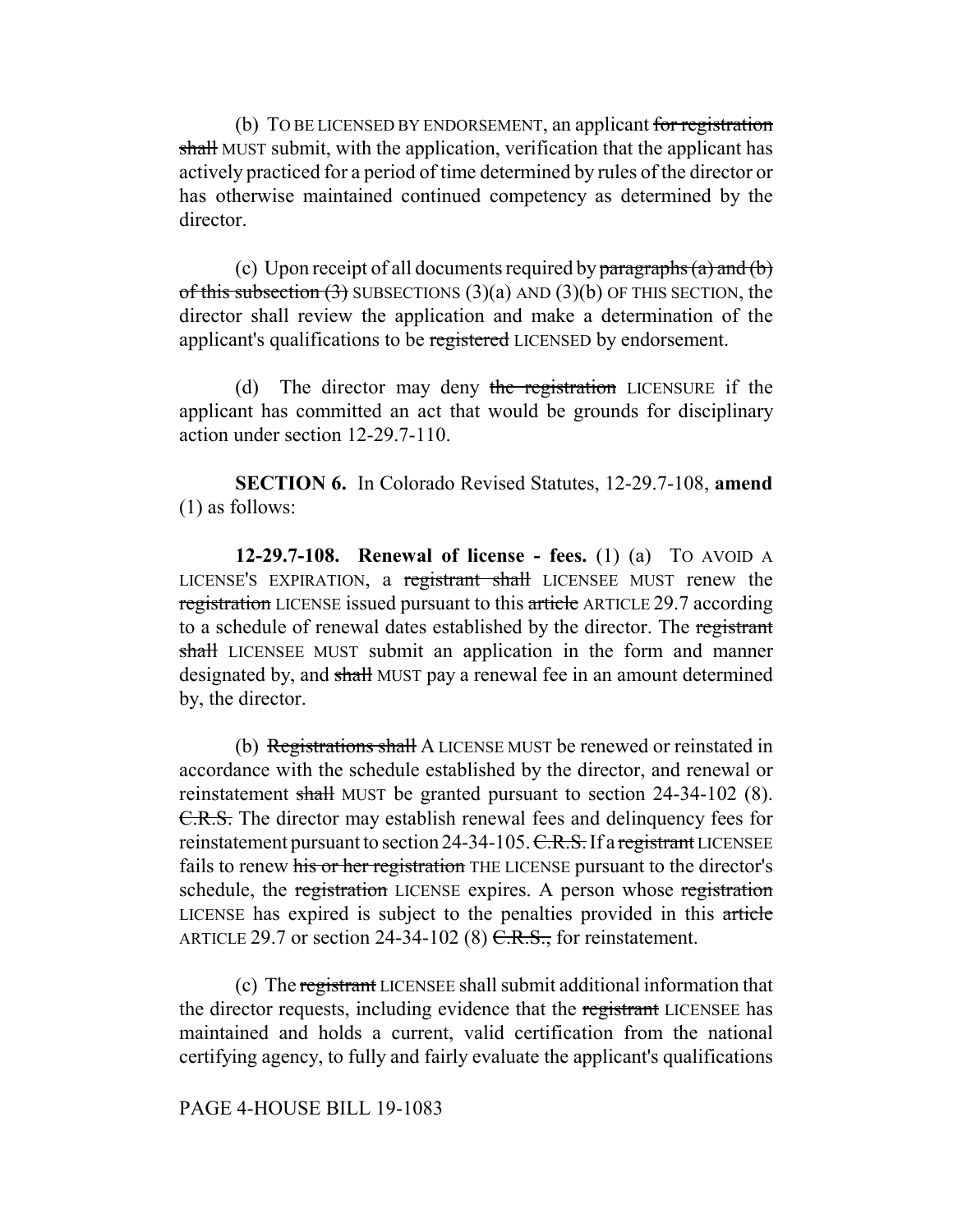for registration LICENSE renewal and to protect public health and safety.

**SECTION 7.** In Colorado Revised Statutes, 12-29.7-109, **amend** (1) introductory portion,  $(1)(a)$ ,  $(1)(c)(I)$ ,  $(2)$ ,  $(3)$ , and  $(5)$  as follows:

**12-29.7-109. Scope of article - exclusions - authority for clinical setting.** (1) Nothing in this article ARTICLE 29.7 prohibits:

(a) The practice of athletic training that is an integral part of a program of study by students enrolled in an accredited athletic training education program. Students enrolled in an accredited athletic training education program shall be identified IDENTIFY THEMSELVES as "athletic training students" and shall only practice athletic training under the direction and immediate supervision of an athletic trainer currently registered under this article A LICENSEE. An athletic training student shall not represent himself or herself as an athletic trainer.

(c) The practice of athletic training by a person who resides in another state or country, is currently licensed or registered in another state, or is currently certified by a national certifying agency, and is:

(I) Administering athletic training services to an athlete who is a member of a bona fide professional or amateur sports organization or of a sports team of an accredited educational institution, if the person acts in accordance with rules established by the director and engages in the unregistered UNLICENSED practice of athletic training for no more than ninety days in any calendar year; or

(2) Nothing in this article ARTICLE 29.7 limits or prohibits the administration of routine assistance or first aid by a person who is not a registered athletic trainer LICENSEE for injuries or illnesses sustained at an athletic event or program.

(3) Nothing in this article ARTICLE 29.7 requires an entity offering or sponsoring an athletic event or regular athletic activity, including a youth sports team or program whose participants are eighteen years of age or younger, to employ a registered LICENSED athletic trainer.

(5) A registered athletic trainer LICENSEE may provide athletic training services in a clinical setting to a person who is not an athlete if the

# PAGE 5-HOUSE BILL 19-1083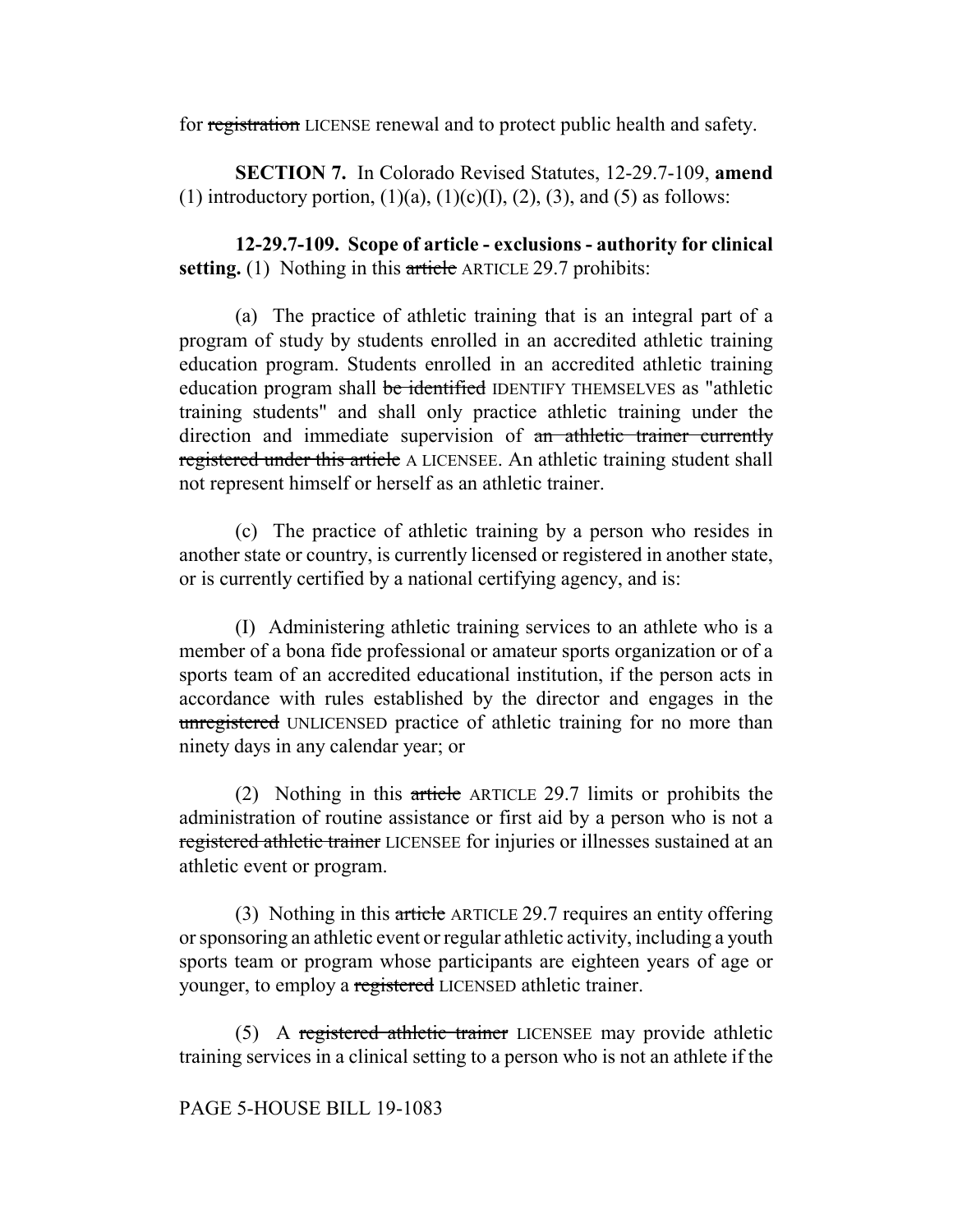athletic trainer is under the direction and supervision of a Colorado-licensed or otherwise lawfully practicing physician, dentist, or health care professional who treats sports or musculoskeletal injuries. As used in this subsection (5), "direction and supervision" means the issuance of written or oral directives by the physician, dentist, or licensed health care professional to the registered athletic trainer LICENSEE pertaining to the athletic training services to be provided.

**SECTION 8.** In Colorado Revised Statutes, 12-29.7-110, **amend**  $(1)$ ,  $(2)$  introductory portion,  $(2)(a)$  introductory portion,  $(2)(a)(II)$ ,  $(2)(b)$ ,  $(2)(c)$ ,  $(2)(d)(I)$ ,  $(2)(d)(II)$ ,  $(2)(g)$ ,  $(4)$ , and  $(6)(b)(III)$  as follows:

**12-29.7-110. Grounds for discipline - disciplinary proceedings - definitions.** (1) The director may take disciplinary action against a registrant LICENSEE if the director finds that the registrant LICENSEE has represented himself or herself as a registered athletic trainer LICENSEE after the expiration, suspension, or revocation of his or her registration THE LICENSE.

(2) The director may revoke, deny, suspend, or refuse to renew a registration LICENSE or issue a cease-and-desist order in accordance with this section upon reasonable grounds that the registrant LICENSEE:

(a) Has engaged in a sexual act with a person receiving services while a therapeutic relationship existed or within six months immediately following termination of the therapeutic relationship. For the purposes of this paragraph  $(a)$  SUBSECTION  $(2)(a)$ :

(II) "Therapeutic relationship" means the period beginning with the initial evaluation and ending upon the written termination of treatment. When an individual receiving services is an athlete participating on a sports team operated under the auspices of a bona fide amateur sports organization or an accredited educational institution that employs the registrant LICENSEE, the therapeutic relationship exists from the time the athlete becomes affiliated with the team until the affiliation ends or the athletic trainer terminates the provision of athletic training services to the team, whichever occurs first.

(b) Has falsified information in an application or has attempted to obtain or has obtained a registration LICENSE by fraud, deception, or

PAGE 6-HOUSE BILL 19-1083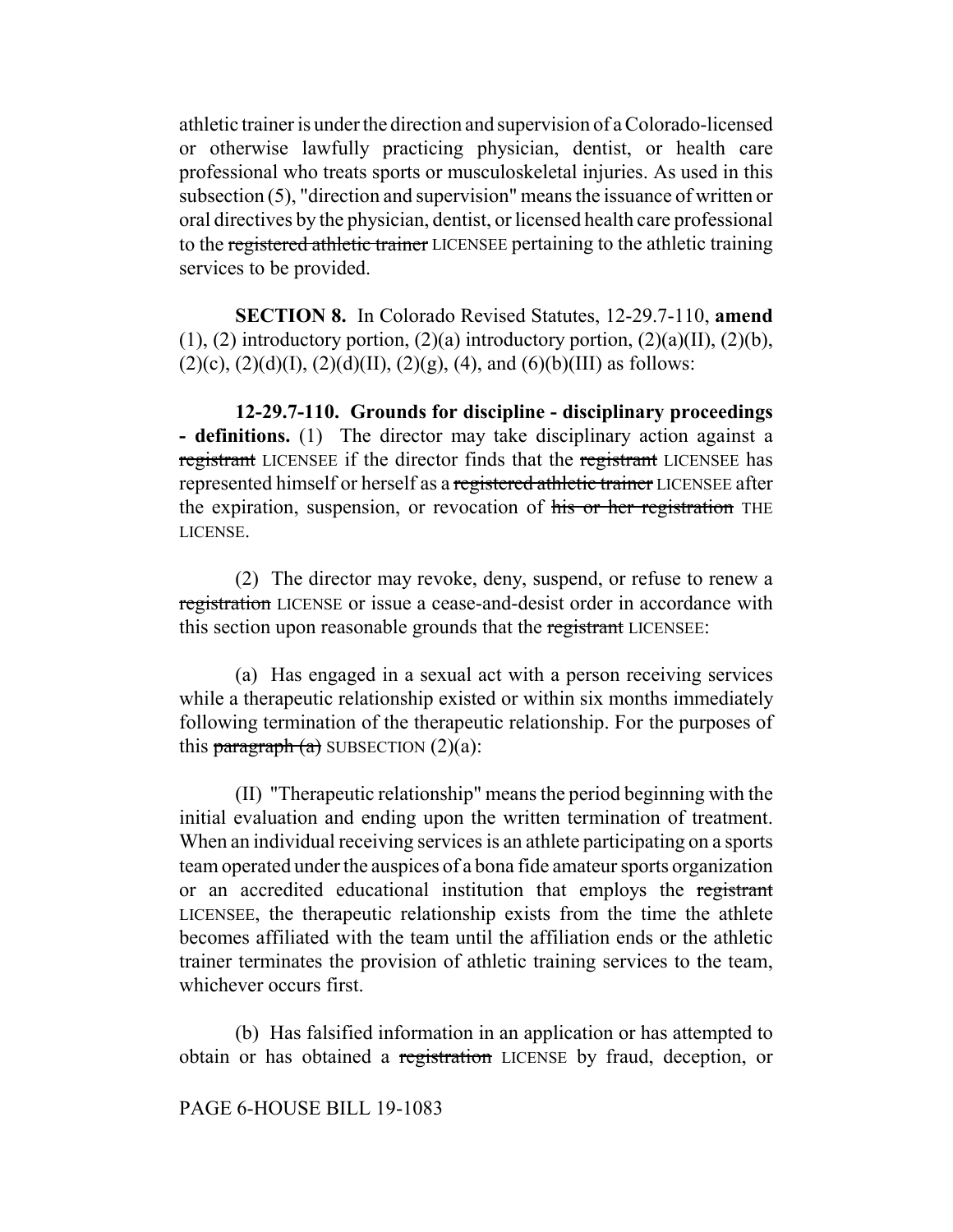misrepresentation;

(c) Has an alcohol use disorder, as defined in section 27-81-102, or a substance use disorder, as defined in section 27-82-102, or is an excessive or habitual user or abuser of alcohol or habit-forming drugs or is a habitual user of a controlled substance, as defined in section 18-18-102 (5), or other drugs having similar effects; except that the director has the discretion not to discipline the registrant LICENSEE if he or she THE LICENSEE is participating in good faith in an alcohol or substance use disorder treatment program approved by the director;

(d) (I) Has failed to notify the director, as required by section 12-29.7-113, of a physical illness; a physical condition; or a behavioral, mental health, or substance use disorder that affects the registrant's LICENSEE'S ability to provide athletic training services with reasonable skill and safety or that may endanger the health or safety of individuals receiving athletic training services;

(II) Has failed to act within the limitations created by a physical illness; a physical condition; or a behavioral, mental health, or substance use disorder that renders the registrant LICENSEE unable to perform athletic training with reasonable skill and safety or that may endanger the health or safety of persons under his or her THE LICENSEE's care; or

(g) Has practiced athletic training without a registration LICENSE;

(4) (a) The director may commence a proceeding to discipline a registrant LICENSEE when the director has reasonable grounds to believe that the registrant LICENSEE has committed an act enumerated in this section.

(b) In any proceeding held under this section, the director may accept as evidence of grounds for disciplinary action any disciplinary action taken against a registrant LICENSEE in another jurisdiction if the violation that prompted the disciplinary action in the other jurisdiction would be grounds for disciplinary action under this article ARTICLE 29.7.

(6) (b) (III) Upon failure of any witness or registrant LICENSEE to comply with a subpoena or process, the district court of the county in which WHERE the subpoenaed person or registrant LICENSEE resides or conducts business, upon application by the director with notice to the subpoenaed

### PAGE 7-HOUSE BILL 19-1083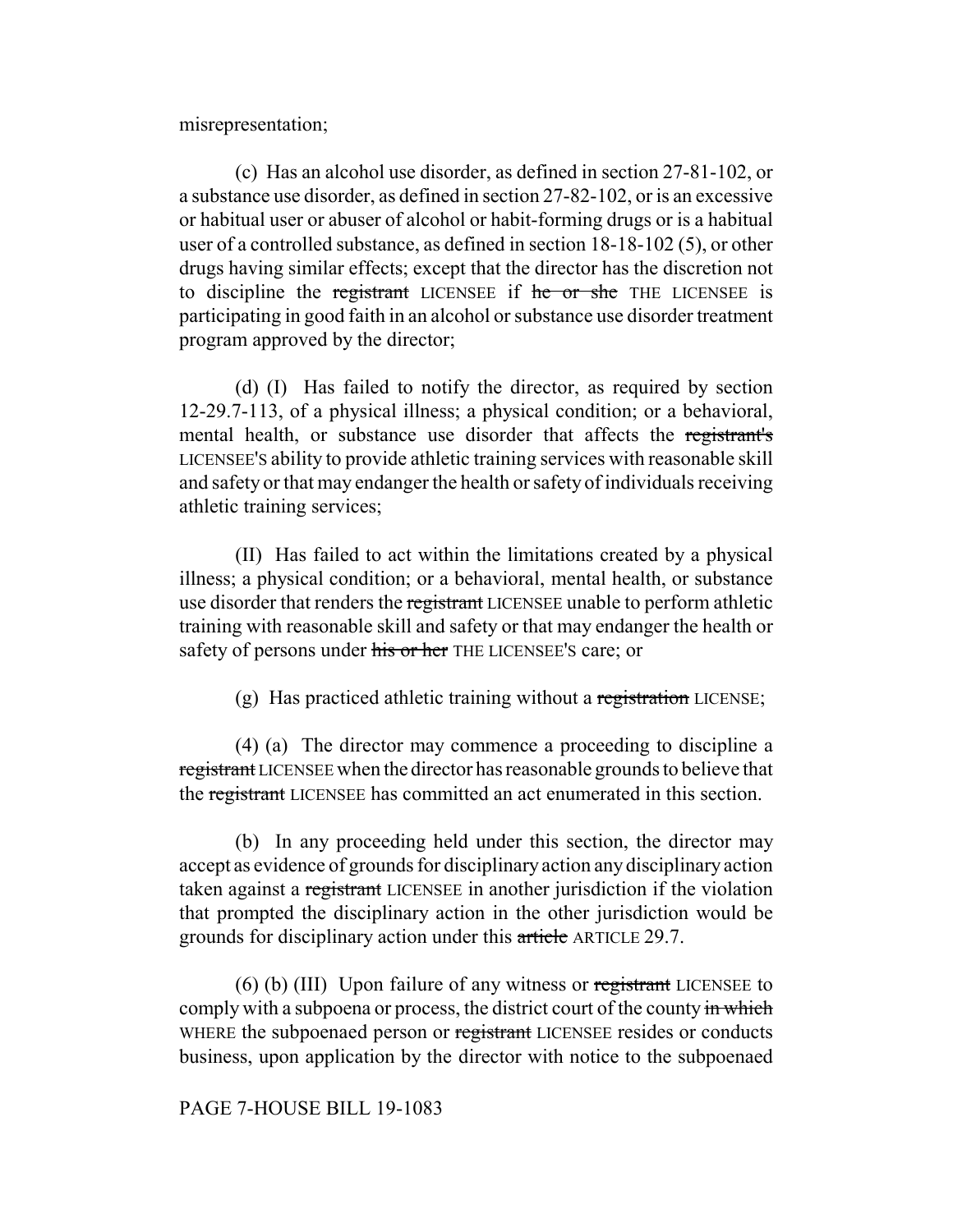person or registrant LICENSEE, may issue to the person or registrant LICENSEE an order requiring the person or registrant LICENSEE to appear before the director; produce the relevant papers, books, records, documentary evidence, or materials; or give evidence touching the matter under investigation or in question. If the person or registrant LICENSEE fails to obey the order of the court, the person or registrant LICENSEE may be held in contempt of court.

**SECTION 9.** In Colorado Revised Statutes, 12-29.7-111, **amend**  $(1)(a)$ ,  $(2)(a)$ ,  $(2)(c)(III)$ , and  $(3)$  as follows:

**12-29.7-111. Cease-and-desist orders.** (1) (a) If it appears to the director, based upon credible evidence as presented in a written complaint by any person, that a registrant LICENSEE is acting in a manner that is an imminent threat to the health and safety of the public or that a person is acting or has acted without the required registration LICENSE, the director may issue an order to cease and desist the activity. The director shall set forth the statutes and rules alleged to have been violated, the facts alleged to have constituted the violation, and the requirement that all unlawful acts or unregistered UNLICENSED practices immediately cease.

(2) (a) If it appears to the director, based upon credible evidence as presented in a written complaint by any person, that a person has violated any other portion of this article ARTICLE 29.7 or rules adopted under this article ARTICLE 29.7, in addition to any specific powers granted pursuant to this article ARTICLE 29.7, the director may issue to the person an order to show cause as to why the director should not issue a final order directing the person to cease and desist from the unlawful act or unregistered UNLICENSED practice.

(c) (III) If the director reasonably finds that the person against whom the order to show cause was issued is acting or has acted without the required registration LICENSE, or has or is about to engage in acts or practices constituting violations of this article ARTICLE 29.7 or rules adopted under this article ARTICLE 29.7, the director may issue a final cease-and-desist order, directing the person to cease and desist from further unlawful acts or unregistered UNLICENSED practices.

(3) If it appears to the director, based upon credible evidence presented to the director, that a person has engaged or is about to engage in

## PAGE 8-HOUSE BILL 19-1083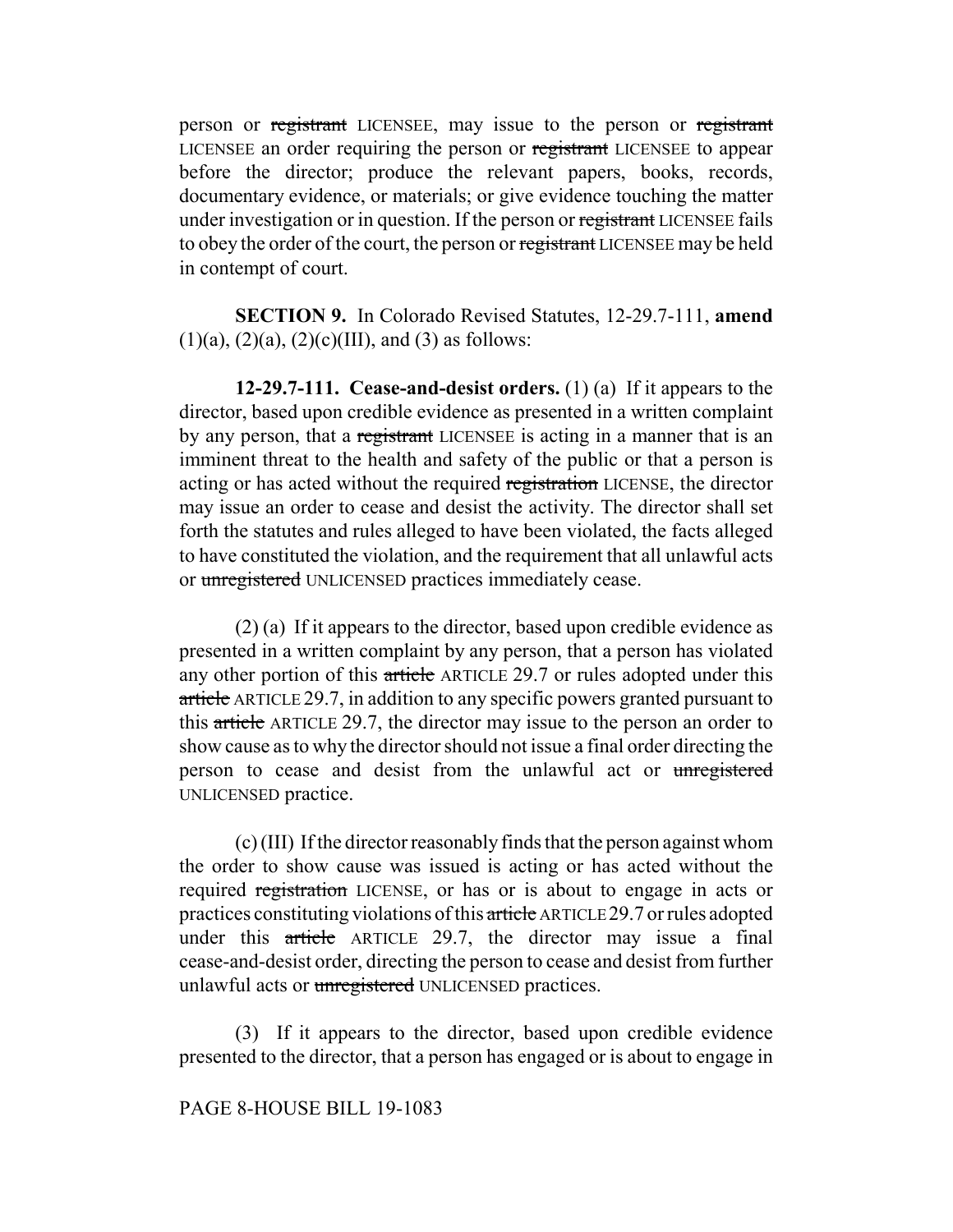an unregistered UNLICENSED act or practice; an act or practice constituting a violation of this article, ARTICLE 29.7; a rule promulgated pursuant to this article, or ARTICLE 29.7; an order issued pursuant to UNDER this article ARTICLE 29.7; or an act or practice constituting grounds for administrative sanction pursuant to this article ARTICLE 29.7, the director may enter into a stipulation with the person.

**SECTION 10.** In Colorado Revised Statutes, 12-29.7-112, **amend** (1), (2), and (3) as follows:

**12-29.7-112. Mental or physical examination of licensees.** (1) If the director has reasonable cause to believe that a registrant LICENSEE is unable to practice with reasonable skill and safety, the director may order the registrant LICENSEE to take a mental or physical examination administered by a physician or other licensed health care professional designated by the director. Unless due to circumstances beyond the registrant's LICENSEE'S control, if the registrant LICENSEE refuses to undergo a mental or physical examination, the director may suspend the person's registration LICENSE OF A LICENSEE until the results of the examination are known and the director has made a determination of the registrant's LICENSEE'S fitness to practice. The director shall proceed with an order for examination and shall make his or her THE determination in a timely manner.

(2) The director shall include in an order requiring a registrant LICENSEE to undergo a mental or physical examination the basis of the director's reasonable cause to believe that the registrant LICENSEE is unable to practice with reasonable skill and safety. For purposes of a disciplinary proceeding authorized under this article ARTICLE 29.7, the registrant LICENSEE is deemed to have waived all objections to the admissibility of the examining physician's or licensed health care professional's testimony or examination reports on the ground that they are privileged communications.

(3) The registrant LICENSEE may submit to the director testimony or examination reports from a physician chosen by the registrant LICENSEE and pertaining to any condition that the director has alleged may preclude the registrant LICENSEE from practicing with reasonable skill and safety. The testimony and reports submitted by the registrant LICENSEE may be considered by the director in conjunction with, but not in lieu of, testimony and examination reports of the physician designated by the director.

### PAGE 9-HOUSE BILL 19-1083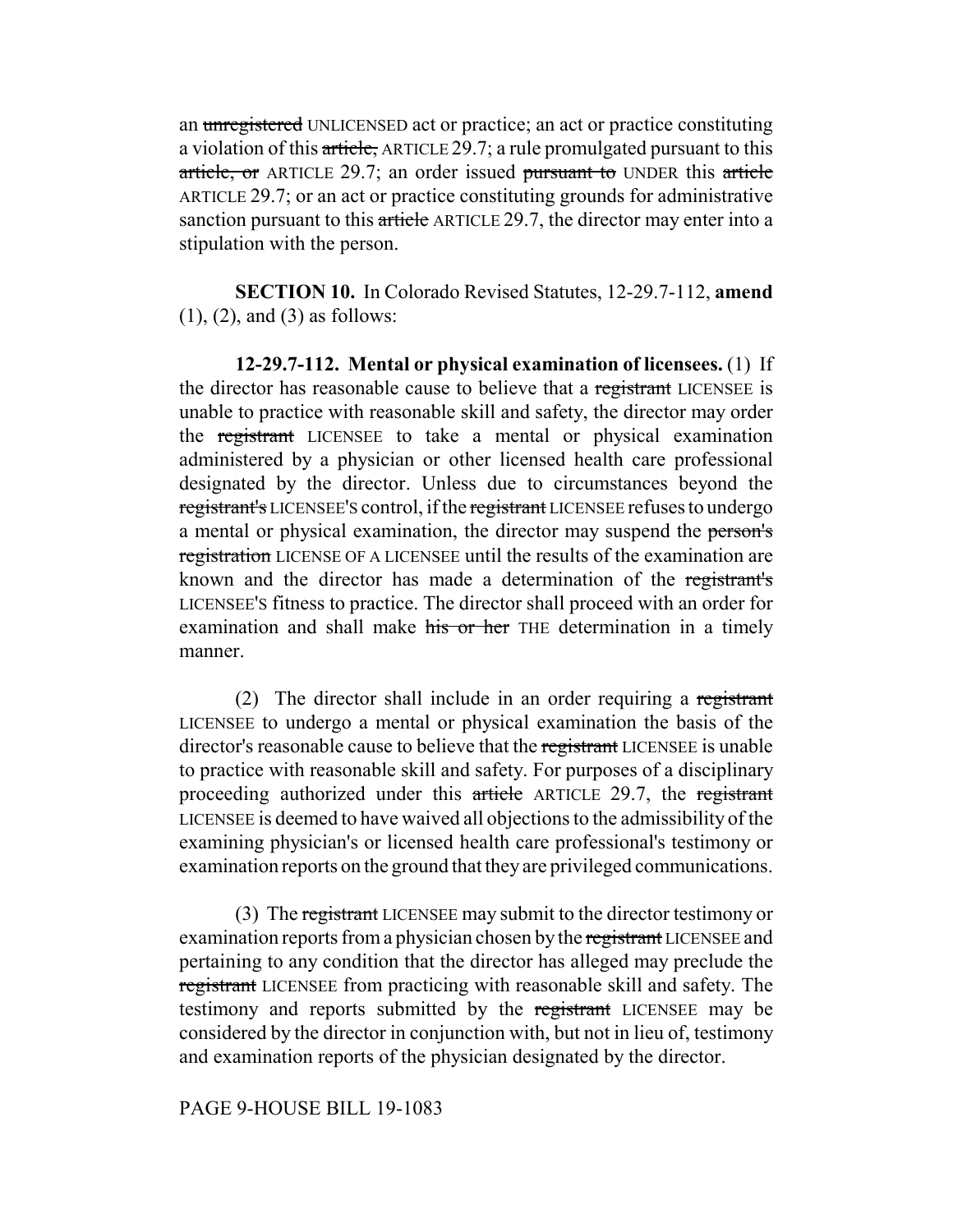**SECTION 11.** In Colorado Revised Statutes, 12-29.7-113, **amend**  $(1)$ ,  $(2)(a)$ ,  $(2)(b)$ ,  $(2)(d)$ , and  $(3)$  as follows:

**12-29.7-113. Confidential agreement to limit practice - violation grounds for discipline.** (1) If a registered athletic trainer LICENSEE suffers from a physical illness, a physical condition, or a behavioral or mental health disorder that renders him or her THE LICENSEE unable to practice athletic training with reasonable skill and safety to patients, he or she THE LICENSEE shall notify the director of the physical illness, the physical condition, or the behavioral or mental health disorder in a manner and within a period of time determined by the director. The director may require the registrant LICENSEE to submit to an examination to evaluate the extent of the physical illness, the physical condition, or the behavioral or mental health disorder and its impact on the registrant's LICENSEE'S ability to practice with reasonable skill and safety to patients.

(2) (a) Upon determining that a registrant LICENSEE with a physical illness, a physical condition, or a behavioral or mental health disorder is able to render limited athletic training services with reasonable skill and safety to patients, the director may enter into a confidential agreement with the registrant LICENSEE in which the registrant LICENSEE agrees to limit his or her A LIMITED practice based on the restrictions imposed by the physical illness, the physical condition, or the behavioral or mental health disorder, as determined by the director.

(b) The agreement must specify that the registrant LICENSEE is subject to periodic reevaluations or monitoring as determined appropriate by the director.

(d) By entering into an agreement with the director pursuant to this section, to limit his or her practice, the registrant LICENSEE is not engaging in activities that constitute grounds for discipline under section 12-29.7-110. The agreement is an administrative action and does not constitute a restriction or discipline by the director. However, if the registrant LICENSEE fails to comply with the terms of an agreement entered into pursuant to this section, the failure constitutes grounds for disciplinary action under section 12-29.7-110 (2)(d), and the registrant LICENSEE is subject to discipline in accordance with section 12-29.7-110.

(3) This section does not apply to a registrant LICENSEE subject to

### PAGE 10-HOUSE BILL 19-1083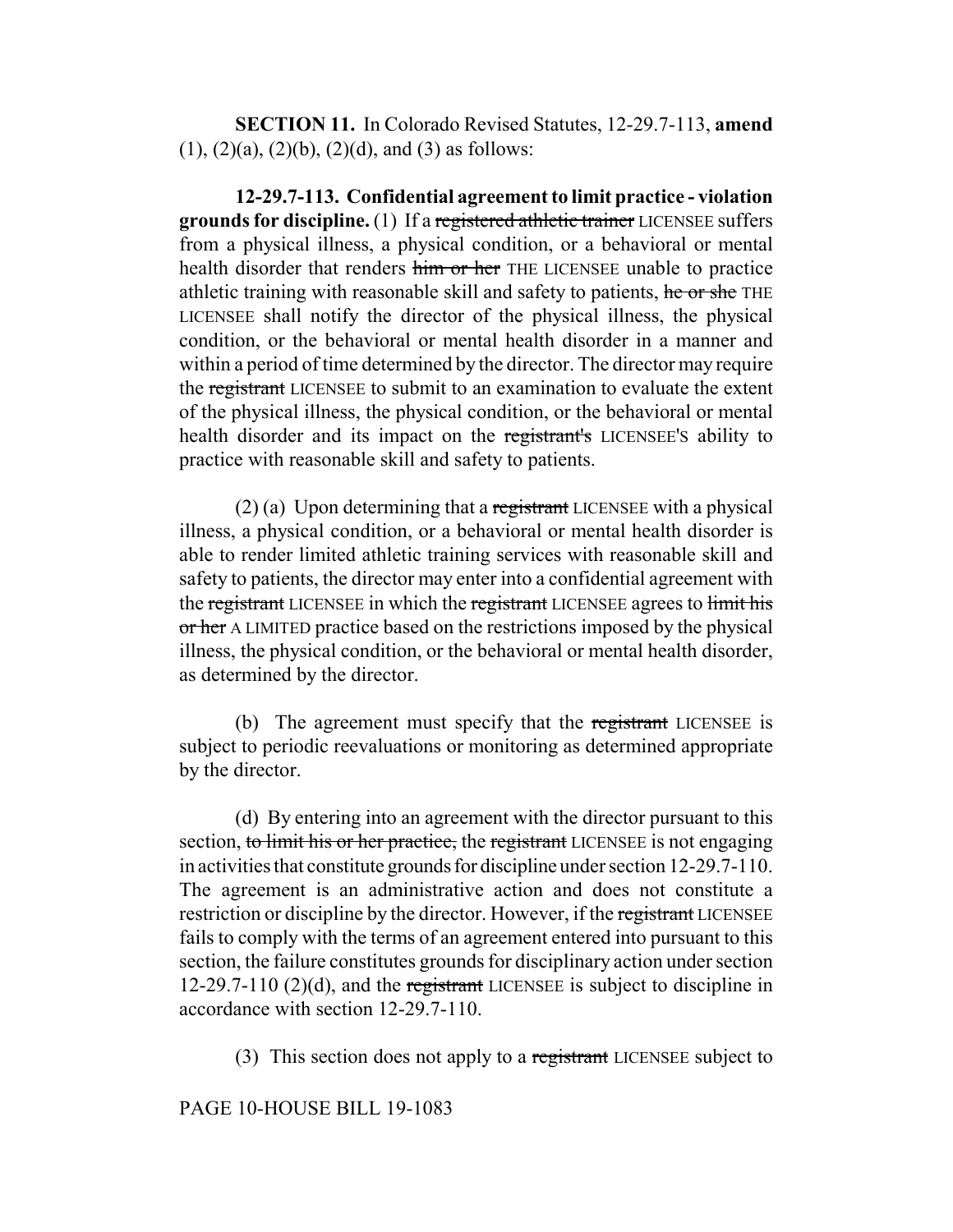discipline under section 12-29.7-110 (2)(c).

**SECTION 12.** In Colorado Revised Statutes, **amend** 12-29.7-114 as follows:

**12-29.7-114. Unauthorized practice - penalties.** A person who practices or offers or attempts to practice athletic training without an active registration LICENSE issued under this article ARTICLE 29.7 commits a class 2 misdemeanor and shall be punished as provided in section 18-1.3-501 C.R.S., for the first offense. For the second or any subsequent offense, the person commits a class 1 misdemeanor and shall be punished as provided in section 18-1.3-501. C.R.S.

**SECTION 13.** In Colorado Revised Statutes, 25-43-103, **amend**  $(4)(c)$  as follows:

**25-43-103. Organized school athletic activities - concussion guidelines required.** (4) (c) After a concussed athlete has been evaluated and received clearance to return to play from a health care provider, an organization or association of which a school or school district is a member, a private or public school, a private club, a public recreation facility, or an athletic league may allow a registered LICENSED athletic trainer with specific knowledge of the athlete's condition to manage the athlete's graduated return to play.

**SECTION 14.** In Colorado Revised Statutes, **amend as relocated by House Bill 19-1172** 12-205-102 as follows:

**12-205-102. Legislative declaration.** The general assembly hereby finds and declares that the practice of athletic training by a person who does not possess a valid registration LICENSE issued pursuant to this article 205 is not in the best interests of the people of the state of Colorado. It is not, however, the intent of this article 205 to restrict the practice of a person duly licensed, certified, or registered under any part or article of this title 12 or other laws of this state from practicing within the person's scope of practice and authority pursuant to those laws.

**SECTION 15.** In Colorado Revised Statutes, 12-205-104, **amend as relocated by House Bill 19-1172** (4)(a) introductory portion as follows: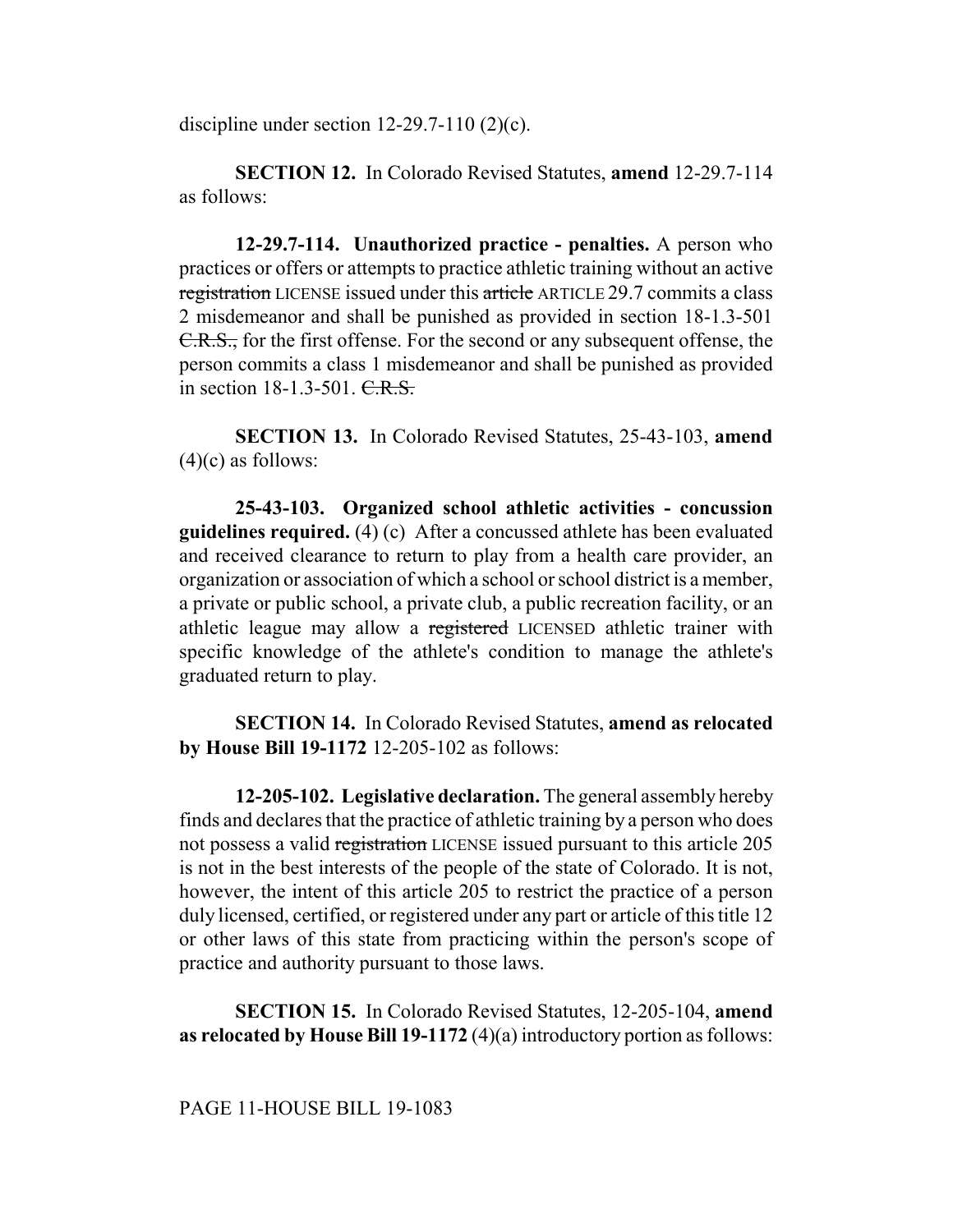**12-205-104. Definitions.** As used in this article 205, unless the context otherwise requires:

(4) (a) "Athletic training" means the performance of those services that require the education, training, and experience required by this article 205 for registration LICENSURE as an athletic trainer pursuant to section 12-205-108. "Athletic training" includes services appropriate for the prevention, recognition, assessment, management, treatment, rehabilitation, and reconditioning of injuries and illnesses sustained by an athlete:

**SECTION 16.** In Colorado Revised Statutes, **amend as relocated by House Bill 19-1172** 12-205-105 as follows:

**12-205-105. Use of titles restricted.** Only a person registered LICENSED as an athletic trainer may use the title "athletic trainer" or "registered athletic trainer" "LICENSED ATHLETIC TRAINER", the letters "A.T." or "A.T.C." AS A TITLE, or any other generally accepted terms, letters, or figures that indicate that the person is an athletic trainer.

**SECTION 17.** In Colorado Revised Statutes, 12-205-107, **amend as relocated by House Bill 19-1172** (1)(a); and **relocate as added by Section 4 of House Bill 19-1083** (2) as follows:

**12-205-107. License required - repeal.** (1) Except as otherwise provided in this article 205, in order to practice athletic training or represent oneself as being able to practice athletic training in this state, a person must:

(a) Possess a valid registration LICENSE issued by the director in accordance with this article 205 and any rules adopted under this article 205; and

(2) (a) On August 2, 2019, each active athletic trainer registration becomes an active athletic trainer license by operation of law. This conversion does not affect any prior discipline, limitation, or condition imposed on a licensee; limit the director's authority over a licensee; or affect a pending investigation or administrative proceeding. The director shall treat an application for an athletic trainer registration, pending as of the effective date of this subsection (2), as an application for athletic trainer licensure.

### PAGE 12-HOUSE BILL 19-1083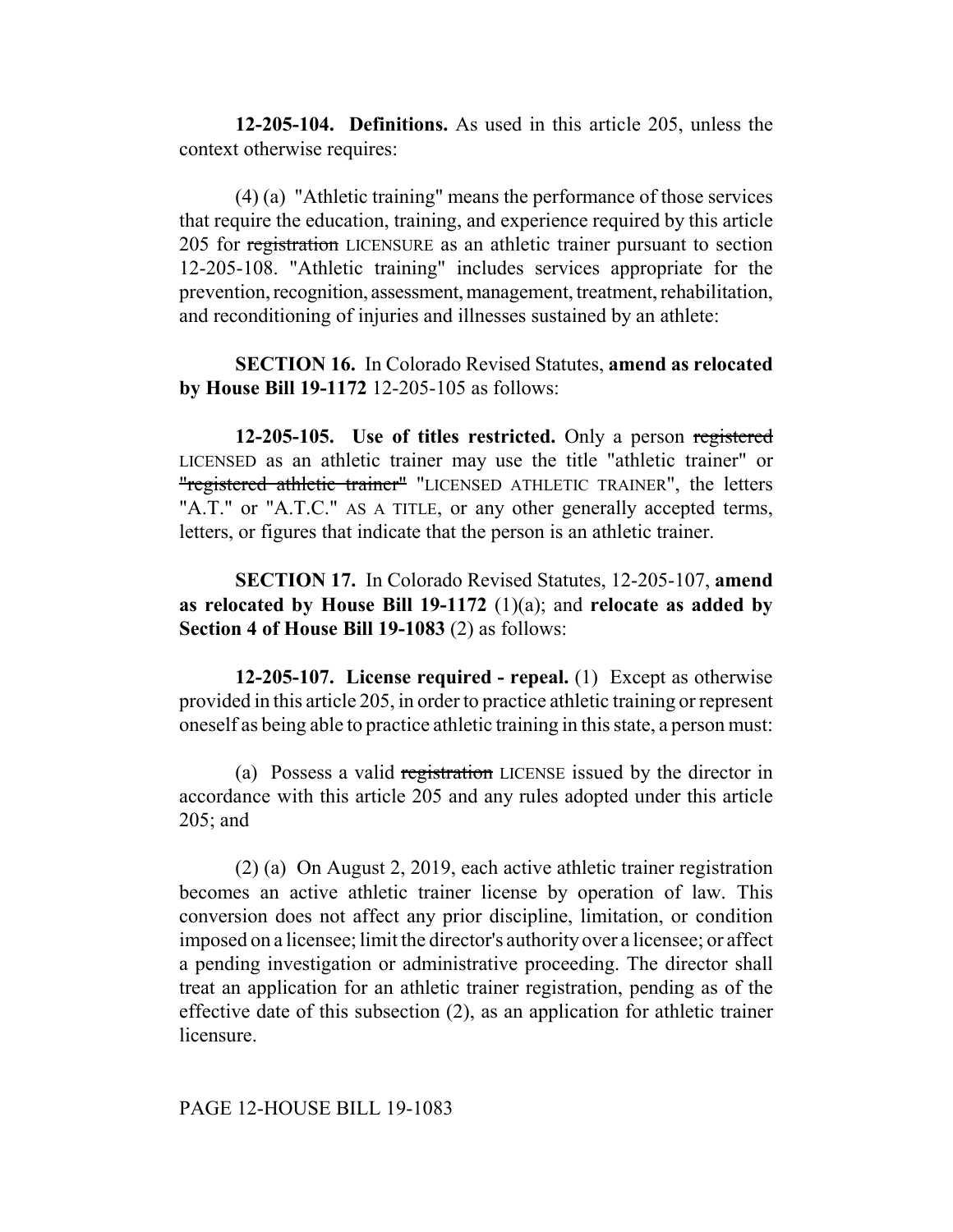(b) This subsection (2) is repealed, effective July 1, 2024.

**SECTION 18.** In Colorado Revised Statutes, 12-205-108, **amend as relocated by House Bill 19-1172** (1) introductory portion,  $(1)(f)$ ,  $(2)$ , and (3) as follows:

**12-205-108. Requirements for license - license by endorsement - application - denial.** (1) Every applicant for a registration LICENSE to practice athletic training must have:

(f) Submitted additional information as requested by the director to fully and fairly evaluate the applicant's qualifications for registration LICENSURE and to protect public health and safety.

(2) When an applicant has fulfilled the requirements of subsection (1) of this section, the director shall issue a registration LICENSE to the applicant. The director may deny registration LICENSURE if the applicant has committed an act that would be grounds for disciplinary action under section 12-205-111.

(3) (a) An applicant for registration TO BE LICENSED by endorsement, shall AN APPLICANT MUST file an application and pay a fee as prescribed by the director and shall MUST hold a current, valid license or registration in a jurisdiction that requires qualifications substantially equivalent to those required for registration LICENSURE by subsection (1) of this section.

(b) TO BE LICENSED BY ENDORSEMENT, an applicant for registration shall MUST submit, with the application, verification that the applicant has actively practiced for a period of time determined by rules of the director or has otherwise maintained continued competency as determined by the director.

(c) Upon receipt of all documents required by subsections (3)(a) and (3)(b) of this section, the director shall review the application and make a determination of the applicant's qualifications to be registered LICENSED by endorsement.

(d) The director may deny the registration LICENSURE if the applicant has committed an act that would be grounds for disciplinary

## PAGE 13-HOUSE BILL 19-1083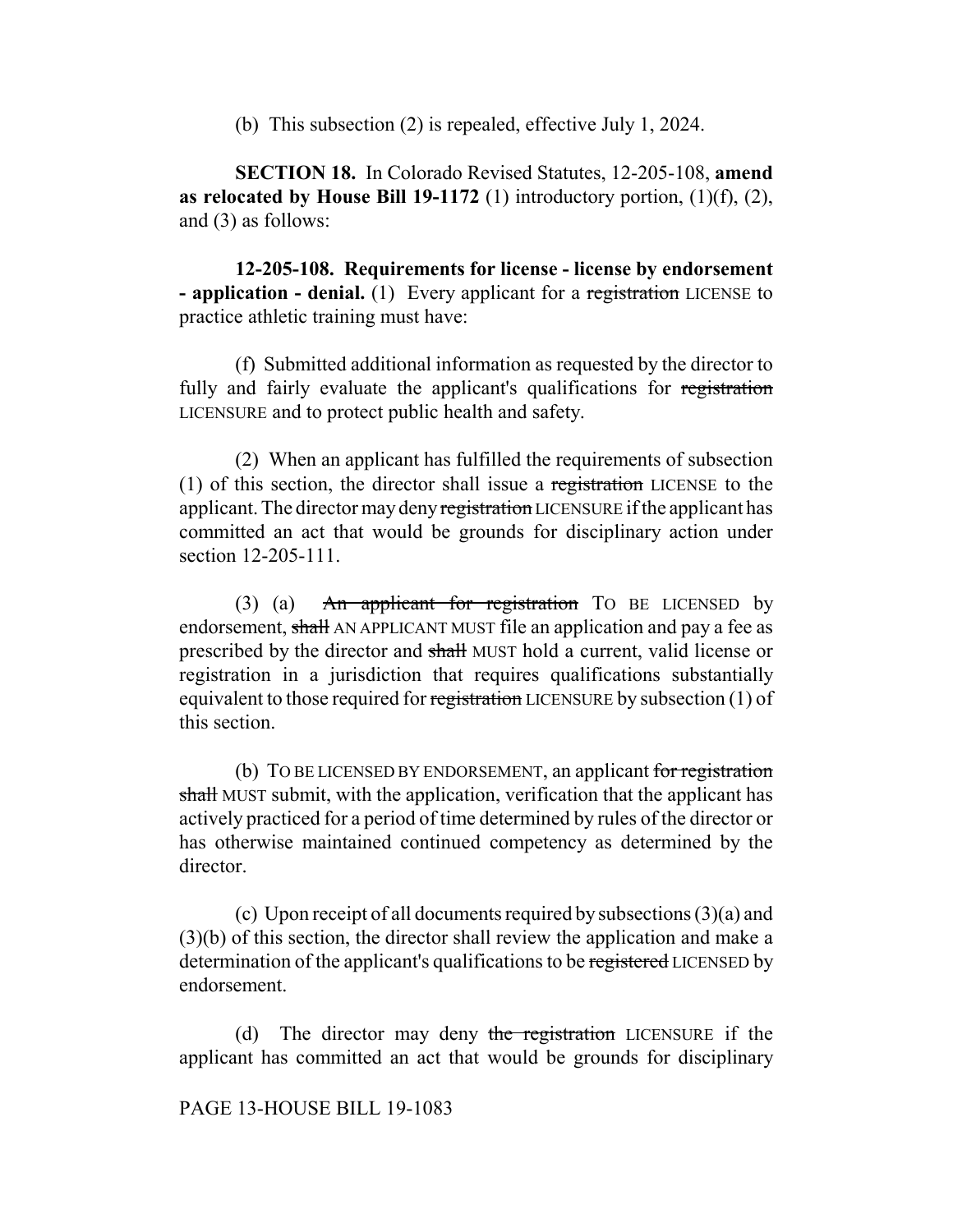action under section 12-205-111.

**SECTION 19.** In Colorado Revised Statutes, **amend as relocated by House Bill 19-1172** 12-205-109 as follows:

**12-205-109. Renewal of license - fees.** (1) To renew a registration LICENSE issued pursuant to this article 205, a registrant shall LICENSEE MUST submit an application in the form and manner designated by, and shall MUST pay a renewal fee in an amount determined by, the director.

(2) Registrations LICENSES issued pursuant to this article 205 are subject to the renewal, expiration, reinstatement, and delinquency fee provisions specified in section 12-20-202 (1) and (2). A person whose registration LICENSE has expired is subject to the penalties provided in this article 205 or section 12-20-202 (1).

(3) The registrant LICENSEE shall submit additional information that the director requests, including evidence that the registrant LICENSEE has maintained and holds a current, valid certification from the national certifying agency, to fully and fairly evaluate the applicant's qualifications for registration LICENSE renewal and to protect public health and safety.

**SECTION 20.** In Colorado Revised Statutes, 12-205-110, **amend as relocated by House Bill 19-1172** (1)(a), (1)(c)(I), (2), (3), and (5) as follows:

**12-205-110. Scope of article - exclusions - authority for clinical setting - definitions.** (1) Nothing in this article 205 prohibits:

(a) The practice of athletic training that is an integral part of a program of study by students enrolled in an accredited athletic training education program. Students enrolled in an accredited athletic training education program shall be identified IDENTIFY THEMSELVES as "athletic training students" and shall only practice athletic training under the direction and immediate supervision of an athletic trainer currently registered under this article 205 A LICENSEE. An athletic training student shall not represent himself or herself as an athletic trainer.

(c) The practice of athletic training by a person who resides in another state or country, is currently licensed or registered in another state,

PAGE 14-HOUSE BILL 19-1083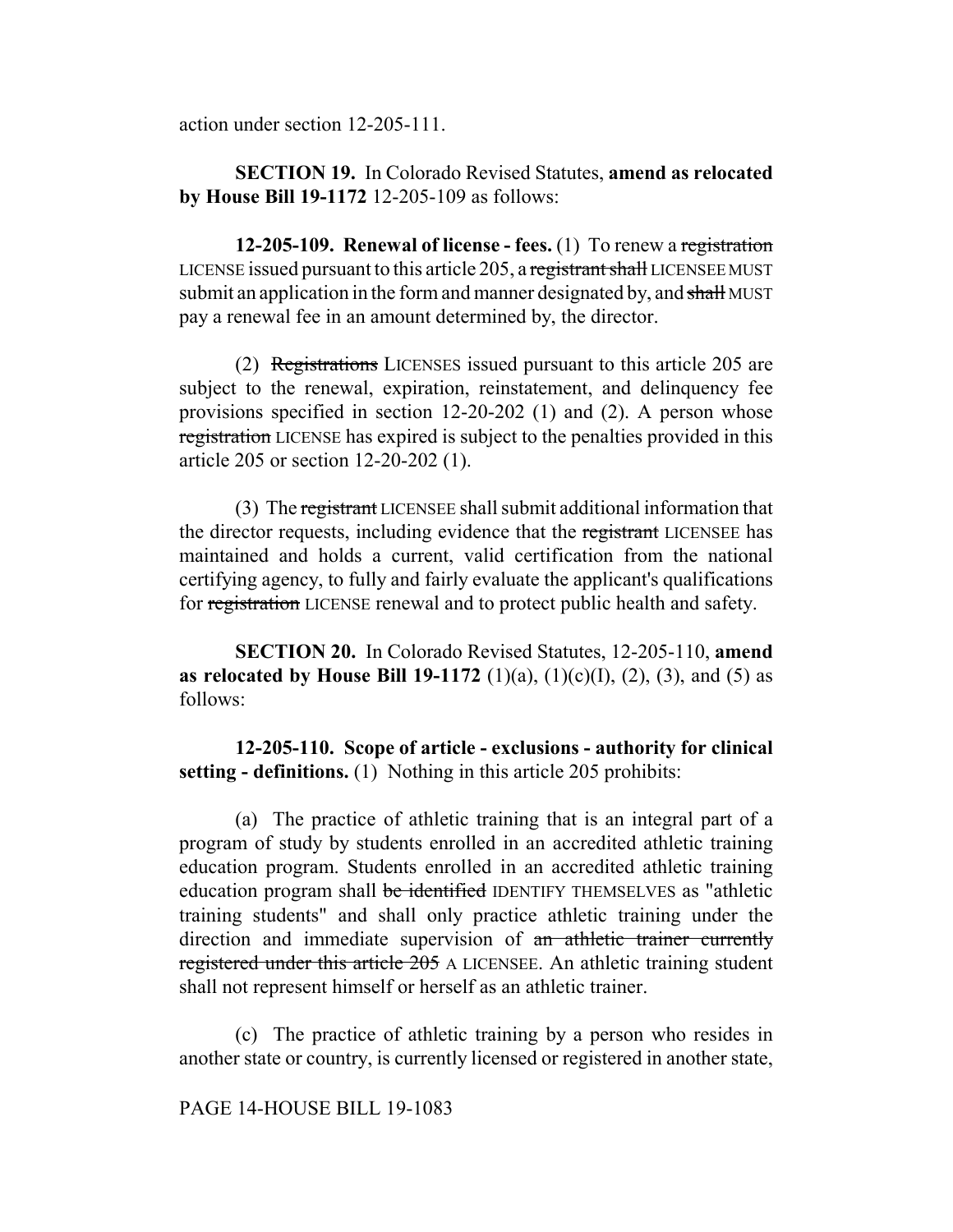or is currently certified by a national certifying agency, and is:

(I) Administering athletic training services to an athlete who is a member of a bona fide professional or amateur sports organization or of a sports team of an accredited educational institution, if the person acts in accordance with rules established by the director and engages in the unregistered UNLICENSED practice of athletic training for no more than ninety days in any calendar year; or

(2) Nothing in this article 205 limits or prohibits the administration of routine assistance or first aid by a person who is not a registered athletic trainer LICENSEE for injuries or illnesses sustained at an athletic event or program.

(3) Nothing in this article 205 requires an entity offering or sponsoring an athletic event or regular athletic activity, including a youth sports team or program whose participants are eighteen years of age or younger, to employ a registered LICENSED athletic trainer.

(5) A registered athletic trainer LICENSEE may provide athletic training services in a clinical setting to a person who is not an athlete if the athletic trainer is under the direction and supervision of a Colorado-licensed or otherwise lawfully practicing physician, dentist, or health care professional who treats sports or musculoskeletal injuries. As used in this subsection (5), "direction and supervision" means the issuance of written or oral directives by the physician, dentist, or licensed health care professional to the registered athletic trainer LICENSEE pertaining to the athletic training services to be provided.

**SECTION 21.** In Colorado Revised Statutes, 12-205-111, **amend as relocated by House Bill 19-1172** (1), (2) introductory portion, (2)(a)(II),  $(2)(b)$ ,  $(2)(c)$ ,  $(2)(d)(I)$ ,  $(2)(d)(II)$ ,  $(2)(g)$ , and  $(4)$  as follows:

**12-205-111. Grounds for discipline - disciplinary proceedings**  definitions. (1) The director may take disciplinary action against a registrant LICENSEE if the director finds that the registrant LICENSEE has represented himself or herself as a registered athletic trainer LICENSEE after the expiration, suspension, or revocation of his or her registration THE LICENSE.

# PAGE 15-HOUSE BILL 19-1083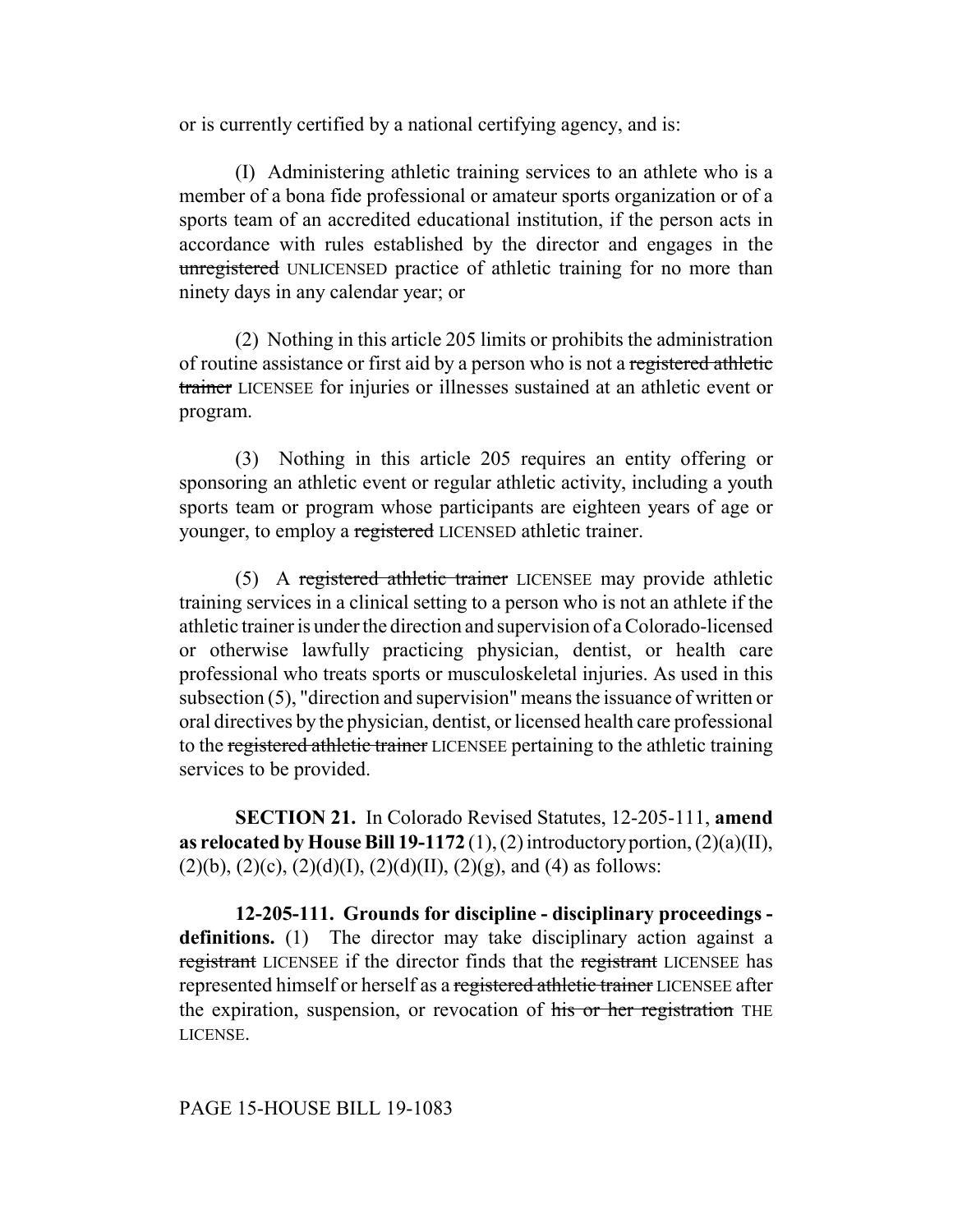(2) The director may take disciplinary or other action pursuant to  $IN$ ACCORDANCE WITH section 12-20-404 or issue a cease-and-desist order in accordance with section 12-205-112 upon reasonable grounds that the registrant LICENSEE:

(a) Has engaged in a sexual act with a person receiving services while a therapeutic relationship existed or within six months immediately following termination of the therapeutic relationship. For the purposes of this subsection  $(2)(a)$ :

(II) "Therapeutic relationship" means the period beginning with the initial evaluation and ending upon the written termination of treatment. When an individual receiving services is an athlete participating on a sports team operated under the auspices of a bona fide amateur sports organization or an accredited educational institution that employs the registrant LICENSEE, the therapeutic relationship exists from the time the athlete becomes affiliated with the team until the affiliation ends or the athletic trainer terminates the provision of athletic training services to the team, whichever occurs first.

(b) Has falsified information in an application or has attempted to obtain or has obtained a registration LICENSE by fraud, deception, or misrepresentation;

(c) Has an alcohol use disorder, as defined in section 27-81-102, or a substance use disorder, as defined in section 27-82-102, or is an excessive or habitual user or abuser of alcohol or habit-forming drugs or is a habitual user of a controlled substance, as defined in section 18-18-102 (5), or other drugs having similar effects; except that the director has the discretion not to discipline the registrant LICENSEE if he or she THE LICENSEE is participating in good faith in an alcohol or substance use disorder treatment program approved by the director;

(d) (I) Has failed to notify the director, as required by section 12-30-108 (1), of a physical illness, physical condition, or behavioral, mental health, or substance use disorder that affects the registrant's LICENSEE'S ability to provide athletic training services with reasonable skill and safety or that may endanger the health or safety of individuals receiving athletic training services;

### PAGE 16-HOUSE BILL 19-1083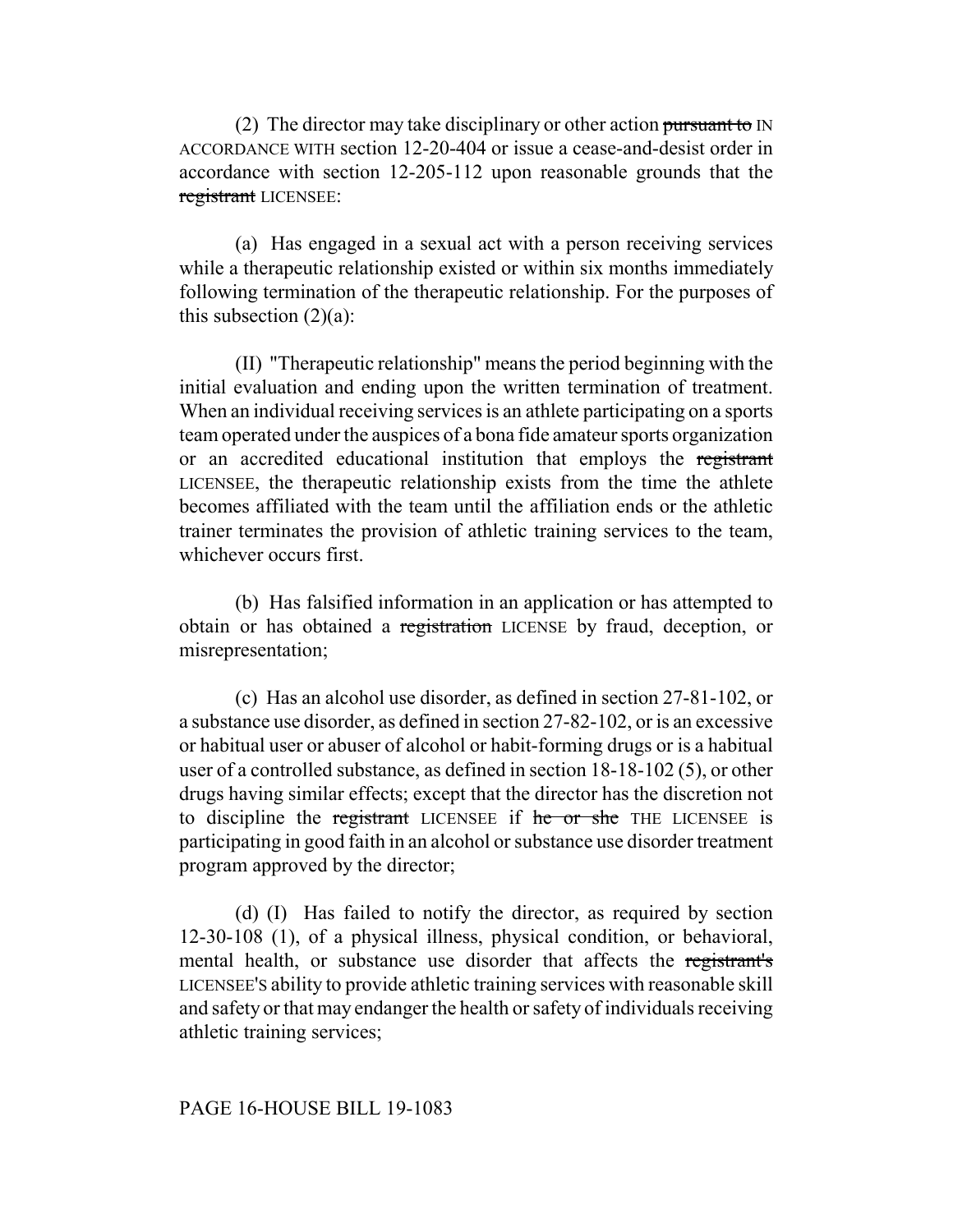(II) Has failed to act within the limitations created by a physical illness, physical condition, or behavioral, mental health, or substance use disorder that renders the registrant LICENSEE unable to perform athletic training with reasonable skill and safety or that may endanger the health or safety of persons under his or her THE LICENSEE's care; or

(g) Has practiced athletic training without a registration LICENSE;

(4) (a) The director may commence a proceeding to discipline a registrant LICENSEE when the director has reasonable grounds to believe that the registrant LICENSEE has committed an act enumerated in this section.

(b) In any proceeding held under this section, the director may accept as evidence of grounds for disciplinary action any disciplinary action taken against a registrant LICENSEE in another jurisdiction if the violation that prompted the disciplinary action in the other jurisdiction would be grounds for disciplinary action under this article 205.

**SECTION 22.** In Colorado Revised Statutes, 12-205-113, **amend as relocated by House Bill 19-1172** (1), (2), and (3) as follows:

**12-205-113. Mental or physical examination of licensees.** (1) If the director has reasonable cause to believe that a registrant LICENSEE is unable to practice with reasonable skill and safety, the director may order the registrant LICENSEE to take a mental or physical examination administered by a physician or other licensed health care professional designated by the director. Unless due to circumstances beyond the registrant's LICENSEE'S control, if the registrant LICENSEE refuses to undergo a mental or physical examination, the director may suspend the person's registration LICENSE until the results of the examination are known and the director has made a determination of the registrant's LICENSEE'S fitness to practice. The director shall proceed with an order for examination and shall make his or her THE determination in a timely manner.

(2) The director shall include in an order requiring a registrant LICENSEE to undergo a mental or physical examination the basis of the director's reasonable cause to believe that the registrant LICENSEE is unable to practice with reasonable skill and safety. For purposes of a disciplinary proceeding authorized under this article 205, the registrant LICENSEE is deemed to have waived all objections to the admissibility of the examining

PAGE 17-HOUSE BILL 19-1083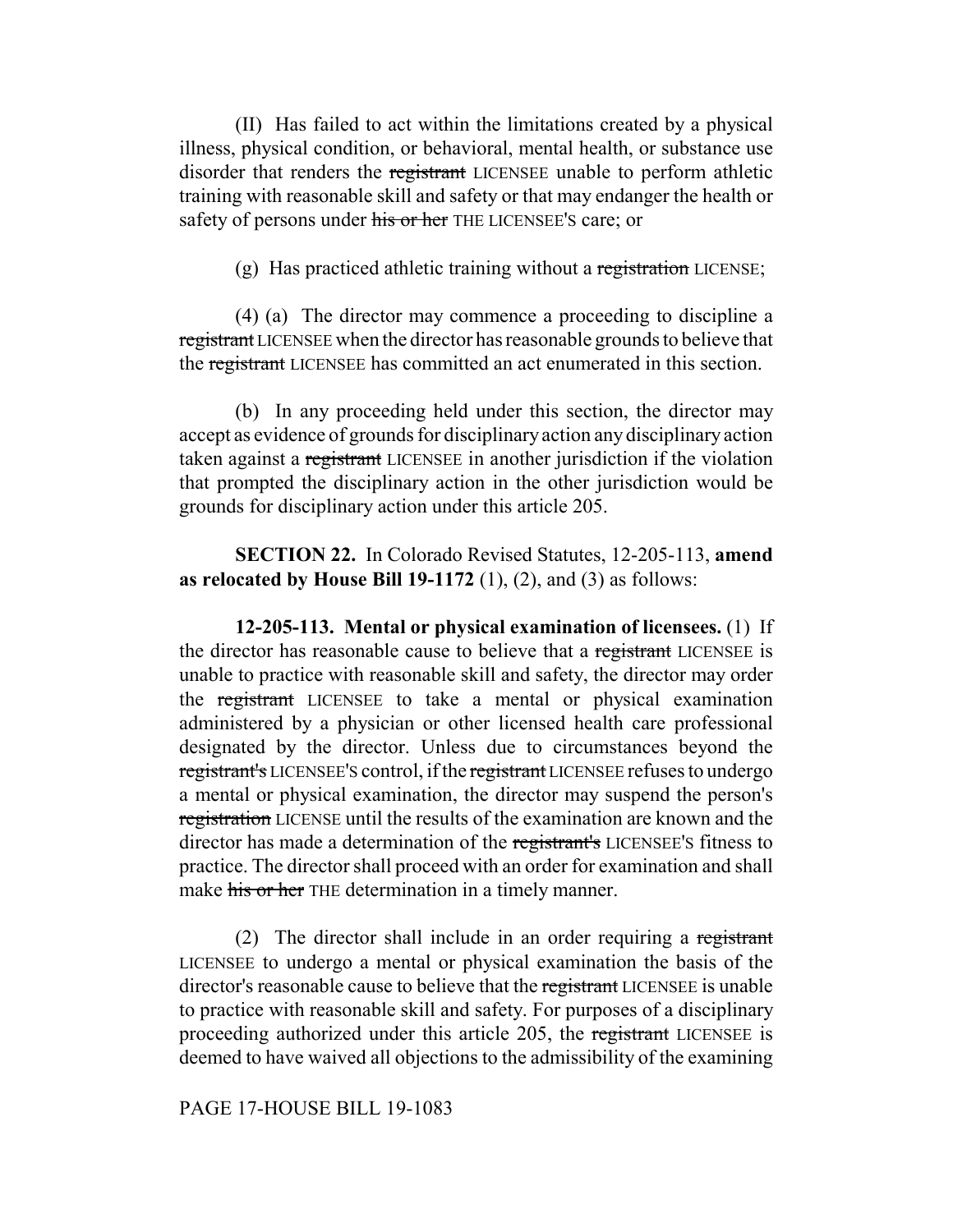physician's or licensed health care professional's testimony or examination reports on the ground that they are privileged communications.

(3) The registrant LICENSEE may submit to the director testimony or examination reports from a physician chosen by the registrant LICENSEE and pertaining to any condition that the director has alleged may preclude the registrant LICENSEE from practicing with reasonable skill and safety. The testimony and reports submitted by the registrant LICENSEE may be considered by the director in conjunction with, but not in lieu of, testimony and examination reports of the physician designated by the director.

**SECTION 23.** In Colorado Revised Statutes, 12-205-114, **amend as relocated by House Bill 19-1172** (2) as follows:

**12-205-114. Confidential agreement to limit practice - violation grounds for discipline.** (2) This section and section 12-30-108 do not apply to a registrant LICENSEE subject to discipline under section  $12-205-111(2)(c)$ .

**SECTION 24.** In Colorado Revised Statutes, **amend as relocated by House Bill 19-1172** 12-205-115 as follows:

**12-205-115. Unauthorized practice - penalties.** A person who practices or offers or attempts to practice athletic training without an active registration LICENSE issued under this article 205 is subject to penalties pursuant to section  $12-20-407$  (1)(b).

**SECTION 25. Act subject to petition - effective date.** (1) Except as otherwise provided in subsection (2) of this section, this act takes effect at 12:01 a.m. on the day following the expiration of the ninety-day period after final adjournment of the general assembly (August 2, 2019, if adjournment sine die is on May 3, 2019); except that, if a referendum petition is filed pursuant to section 1 (3) of article V of the state constitution against this act or an item, section, or part of this act within such period, then the act, item, section, or part will not take effect unless approved by the people at the general election to be held in November 2020 and, in such case, will take effect on the date of the official declaration of the vote thereon by the governor.

(2) Sections 14 through 24 of this act take effect only if House Bill

PAGE 18-HOUSE BILL 19-1083